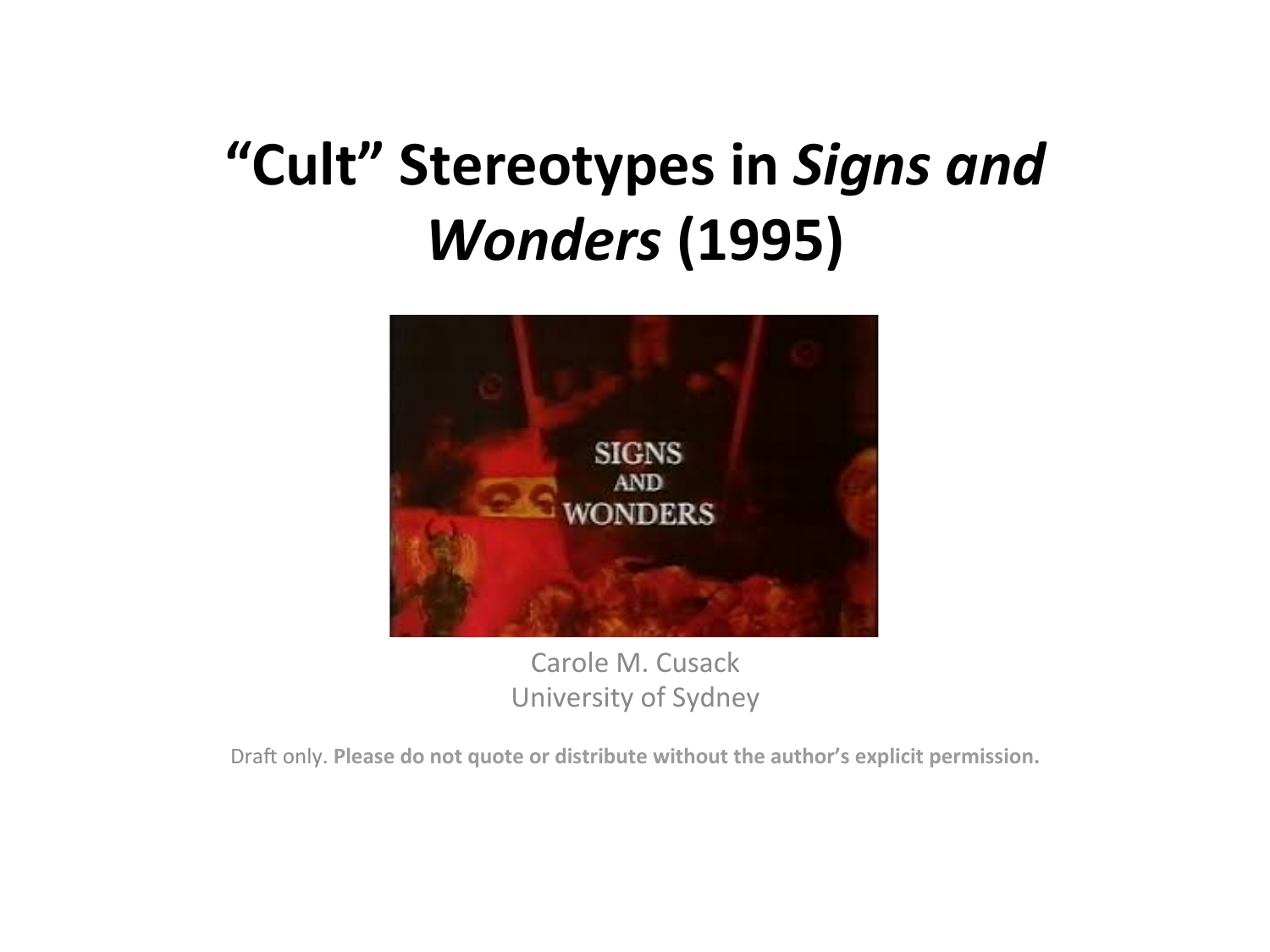# **The Plot of Signs and Wonders**

- Twenty-four year old Claire Palmore (Jodhi May), the daughter of Rev. Timothy Palmore (David Warner) and his wife Elizabeth (Prunella Scales), has joined a group called the Mercy Mission in Los Angeles. She lives in an austere communal house in which inhabitants are devoted to Father Mercy (Ric Young), who is rarely glimpsed. Devotees sell flowers, ostensibly for charity, at bus stations and other public locations.
- In the UK, Claire's family is imploding, unable to cope with her absence. Elizabeth hires an American 'exit counsellor', Diamond (James Earl Jones), to grab Claire and return her to her family. While Elizabeth is in the US Rev. Palmore has a stroke and is hospitalised.
- Claire initially resists Diamond but later comes to accept his view that she was 'brainwashed' and returns to her family. In this brief summary, Signs and Wonders appears to be a simplistic four-part anti-cult drama series. It is that, but it is more.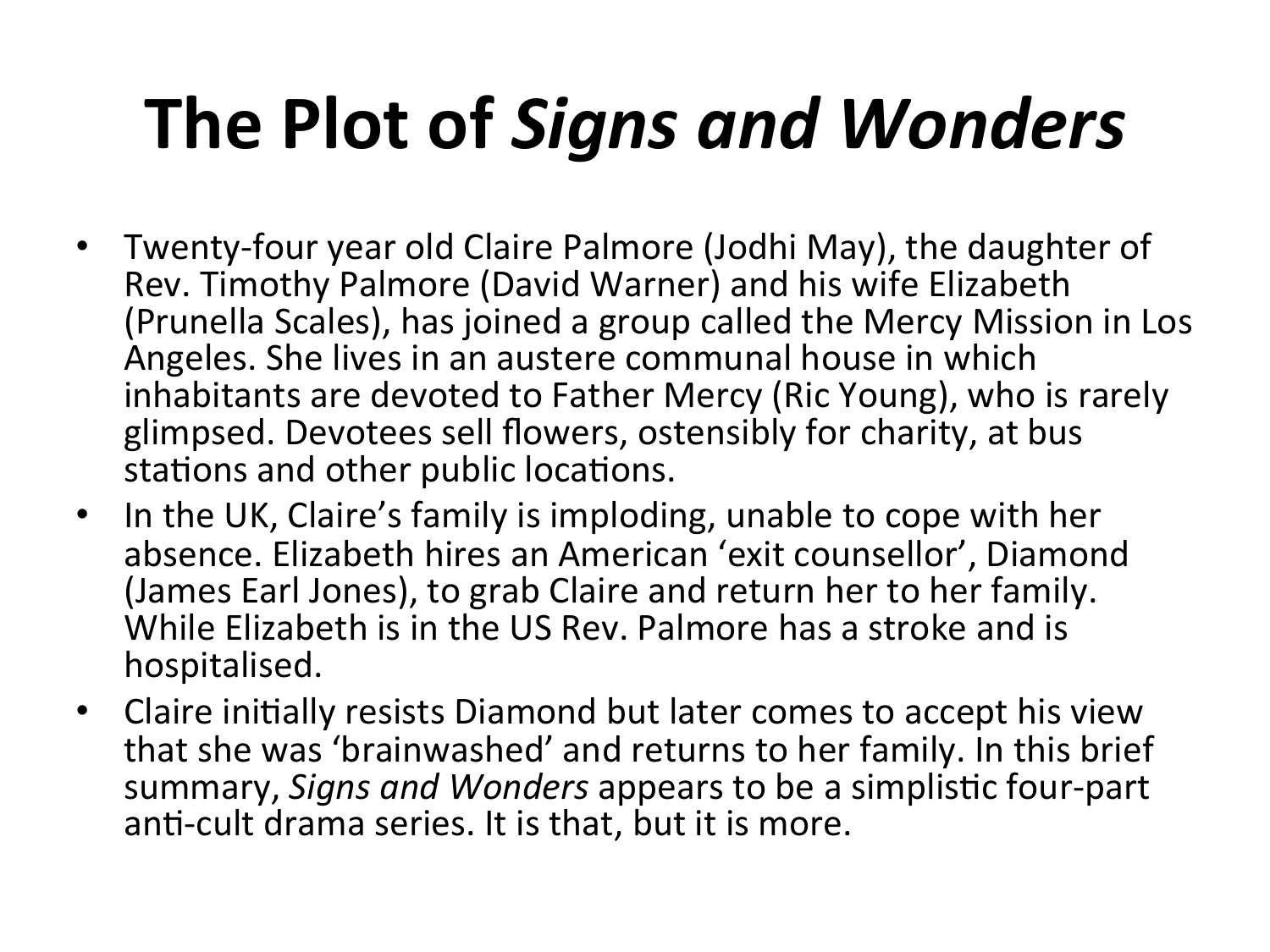## **What Is the Status of Faith?**

- *Signs and Wonders*' plot interweaves three (possibly four) narratives of the loss of faith, the most obvious of which is Claire's. However, at the start of the series Rev. Palmore has lost his faith.
- He performs the role of Anglican clergyman as an empty show to a dwindling congregation (the majority having decamped to the local revivalist chapel), while consoling himself with alcohol.
- Image: David Warner as Rev. Timothy Palmore.

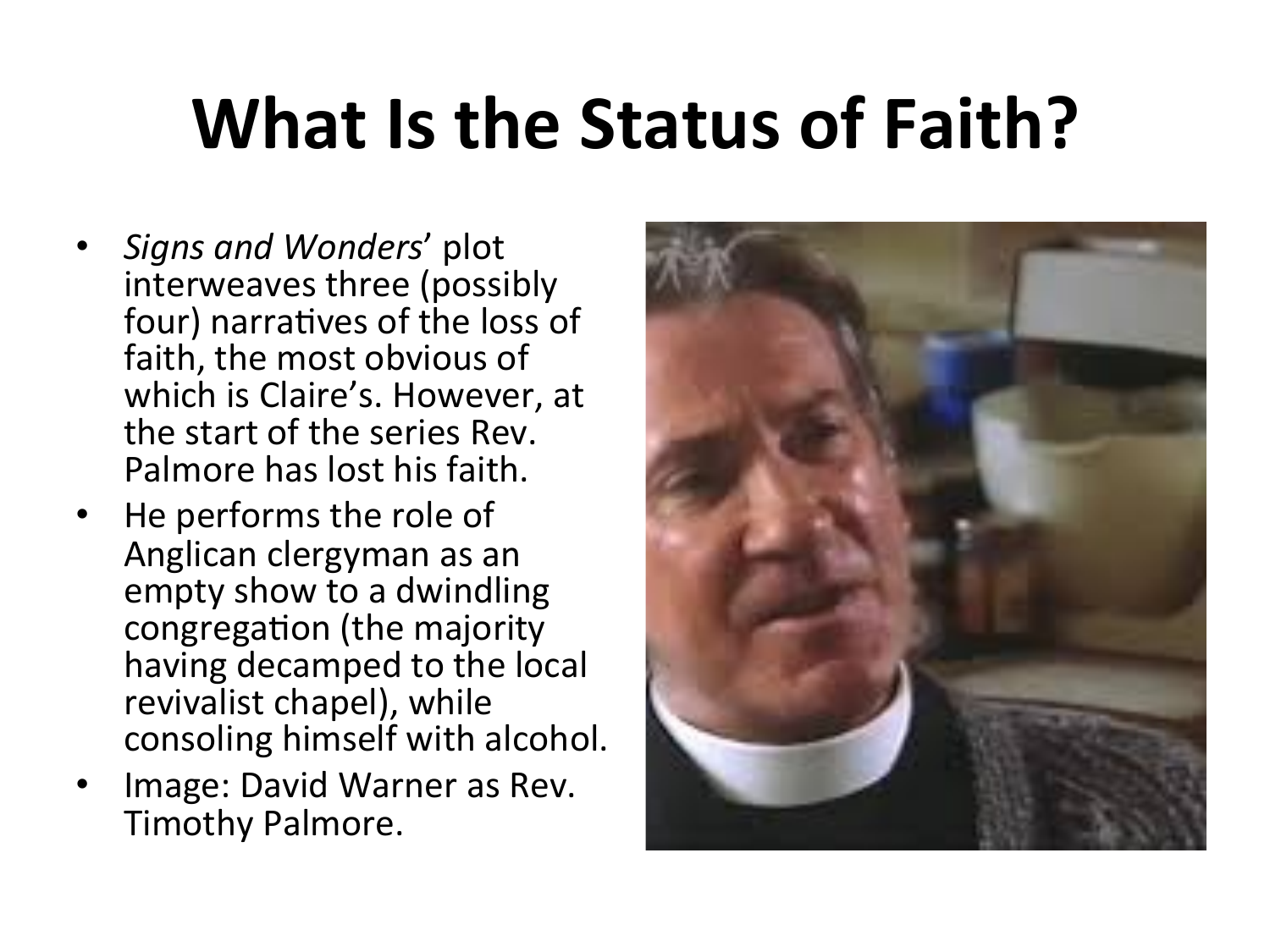# **Non-Religious Loss of Faith**

- Stephen Palmore (Michael Maloney), Claire's elder brother, is an academic whose 'guru' is Cornelius van Damm (Donald Pleasence in his last role), a radical 'deconstructionalist'.
- This figure is based on Paul de Man (1919-1983), whose posthumous reputation was tarnished in 1988 by the revelation of a Nazi past. This was later compounded with convictions for fraud and embezzlement, faking of academic credentials he did not have, bigamy, and false employment records.
- Stephen Palmore has, by the end of the series, lost his 'faith' in van Damm, who is unrepentant.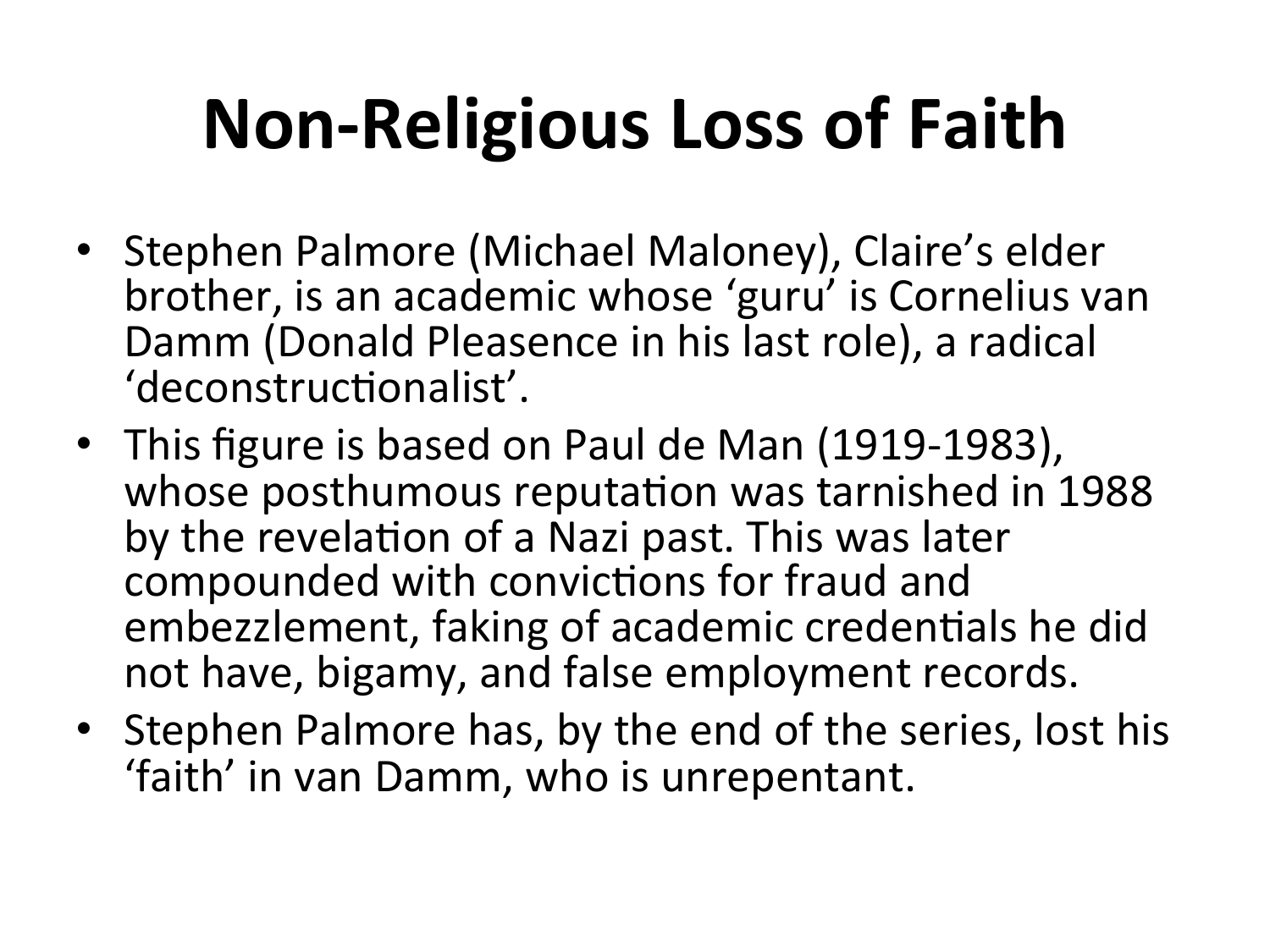### **Paul de Man and Cornelius van Damm**



'I would also like to suggest a ... continuity between de Man's mode of operation as a literary theorist and his mode of operation as a con man. It has to do with his style. In his writing, abstruseness, bristling abstraction, and a disorienting use of terms make his essays often difficult to penetrate. This was part of the key to his success: to his American admirers, with their cultural inferiority complex, it seemed that if things were difficult to grasp, something profound was being said' (Robert Alter, 'Paul de Man Was a Total Fraud', *New Republic*, 6 April 2014. At: 

https://newrepublic.com/article/117020/ paul-de-man-was-total-fraud-evelynbarish-reviewed).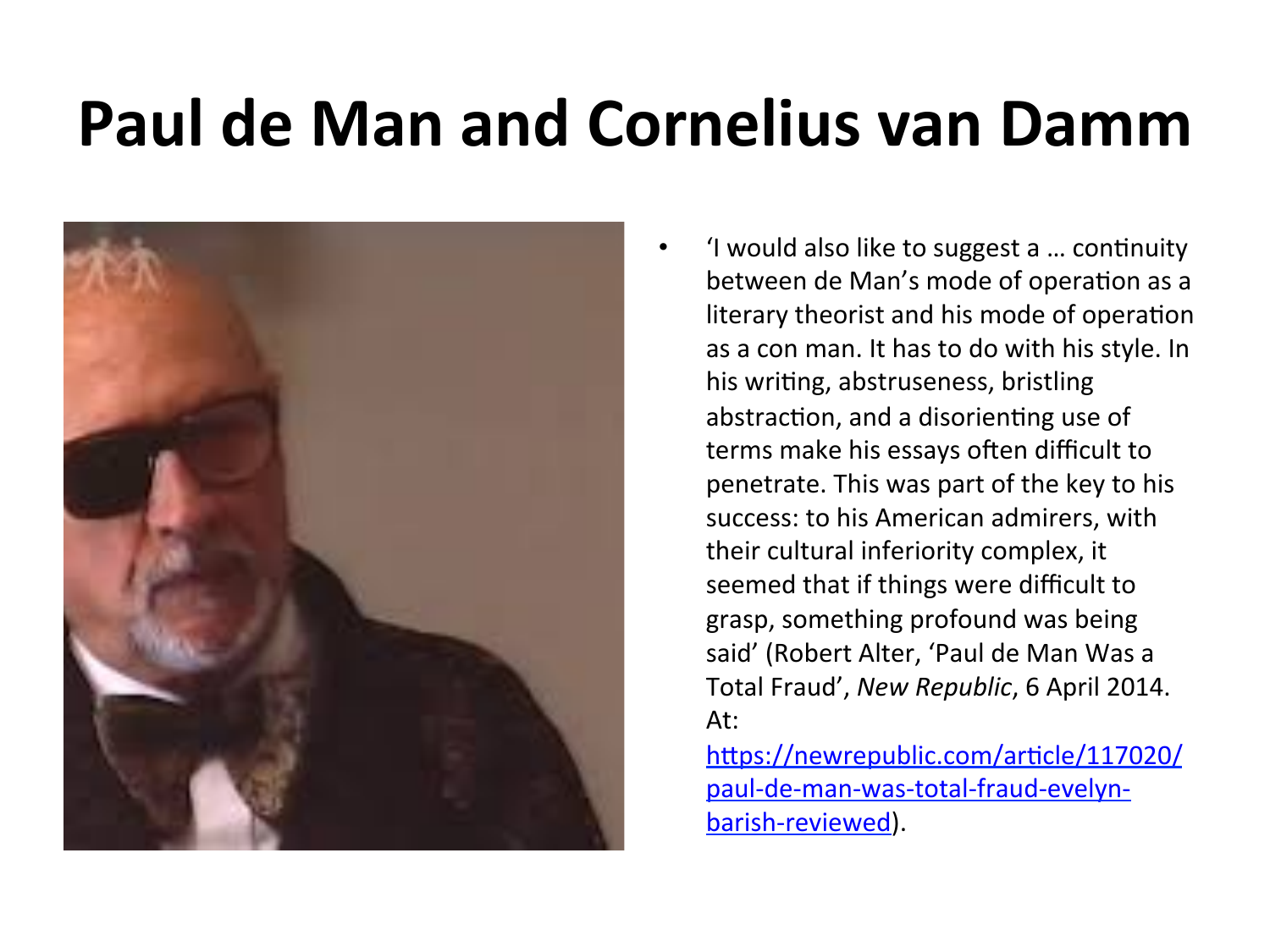# **Marital Faith Eroded**

- The Palmore family is deeply dysfunctional. However, Timothy and Elizabeth have an affectionate relationship, and are broadly supportive of each other.
- Yet, his refusal to acknowledge the situation regarding their daughter and the terrible grief his wife feels at her loss, leads to Elizabeth abandoning him, spending their savings on Diamond and his team, and becoming a person of interest in an FBI investigation.
- While she is absent Timothy has a stroke that cripples him, though at the series' end he remains capable of continuing as a minister.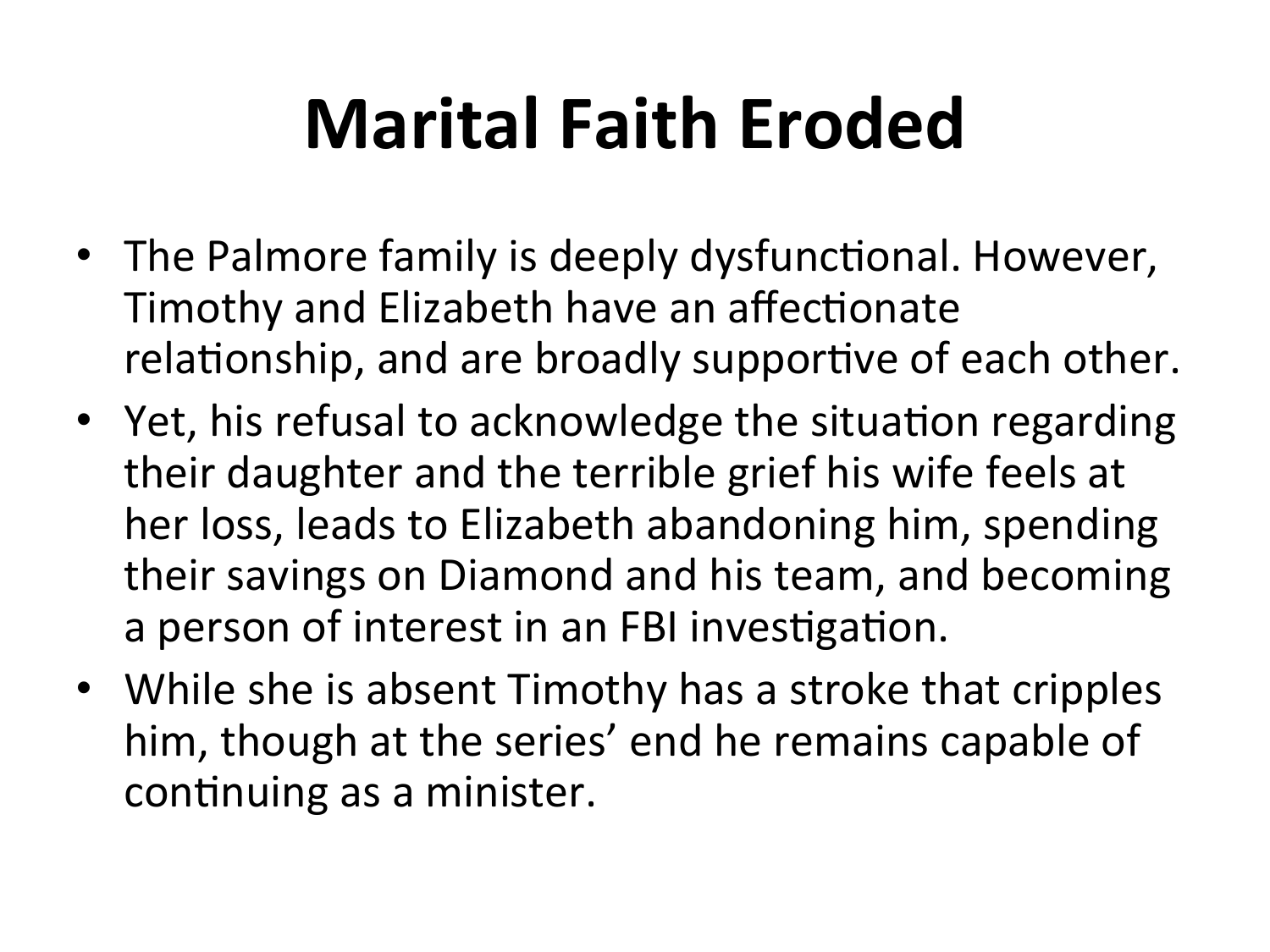# **What Is Mercy Mission?**

- Mercy Mission is sketched vaguely, in that it could be any generic 'high-demand' new religious movement (what is pejoratively termed a 'cult').
- Members are called Brother and Sister, and the charismatic leader is Father Mercy. The members work long hours selling flowers and seeking to 'save' people (that is, convert or recruit them to the Mission). Claire's abduction is facilitated by her going on a last evangelistic foray with her friend Daniel, as Father Mercy has revealed a higher calling for her.
- Father Mercy is Asian and there is a whiff of the Unification Church ('Moonies') about the group.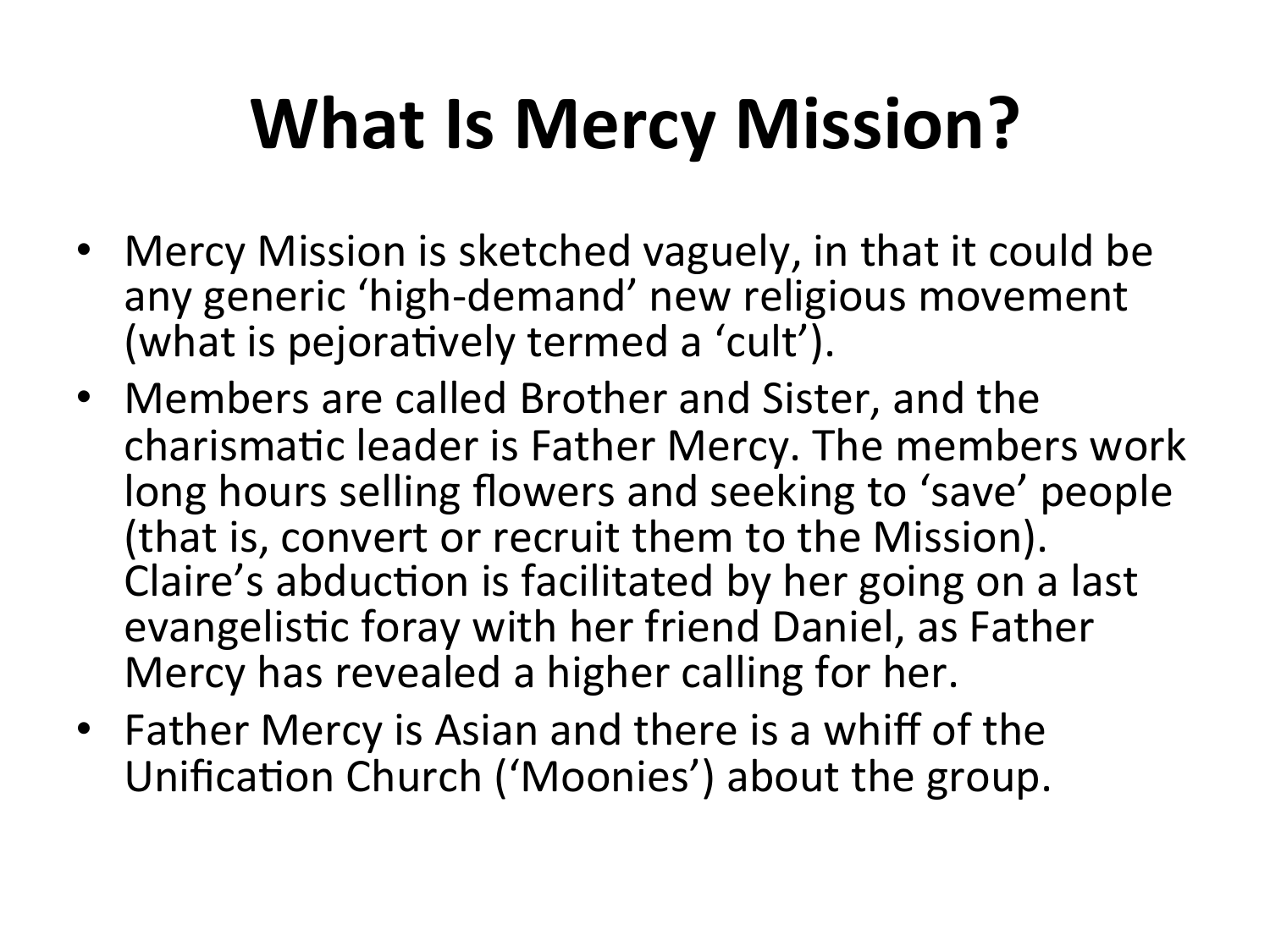## **The Exit Counsellor and His Team**

- Diamond has three assistants. One, Australian Brandon, masquerades as a backpacker who failed to meet his friends, in order to meet Claire and size up the Mercy house.
- Diamond is presented as fatherly and kind, on the side of right, the opposite of predatory Father Mercy. Though no sex between the guru and disciples is presented, there are hints of a 'sexually charged relationship between the Father and his unquestioning disciples' ( http://genome.ch.bbc.co.uk/ ka66f70096f4a68a1779f4a4d1541cd).
- Diamond's activities are scrutinised by the FBI, after the Mercy spokesman Brother Nahum (David Rasche) has alerted them to Claire's having been kidnapped. Claire, however, eventually leaves of her own will, denying that she was kidnapped, pressured, or otherwise made to change her mind.
- Image: James Earl Jones as Diamond.

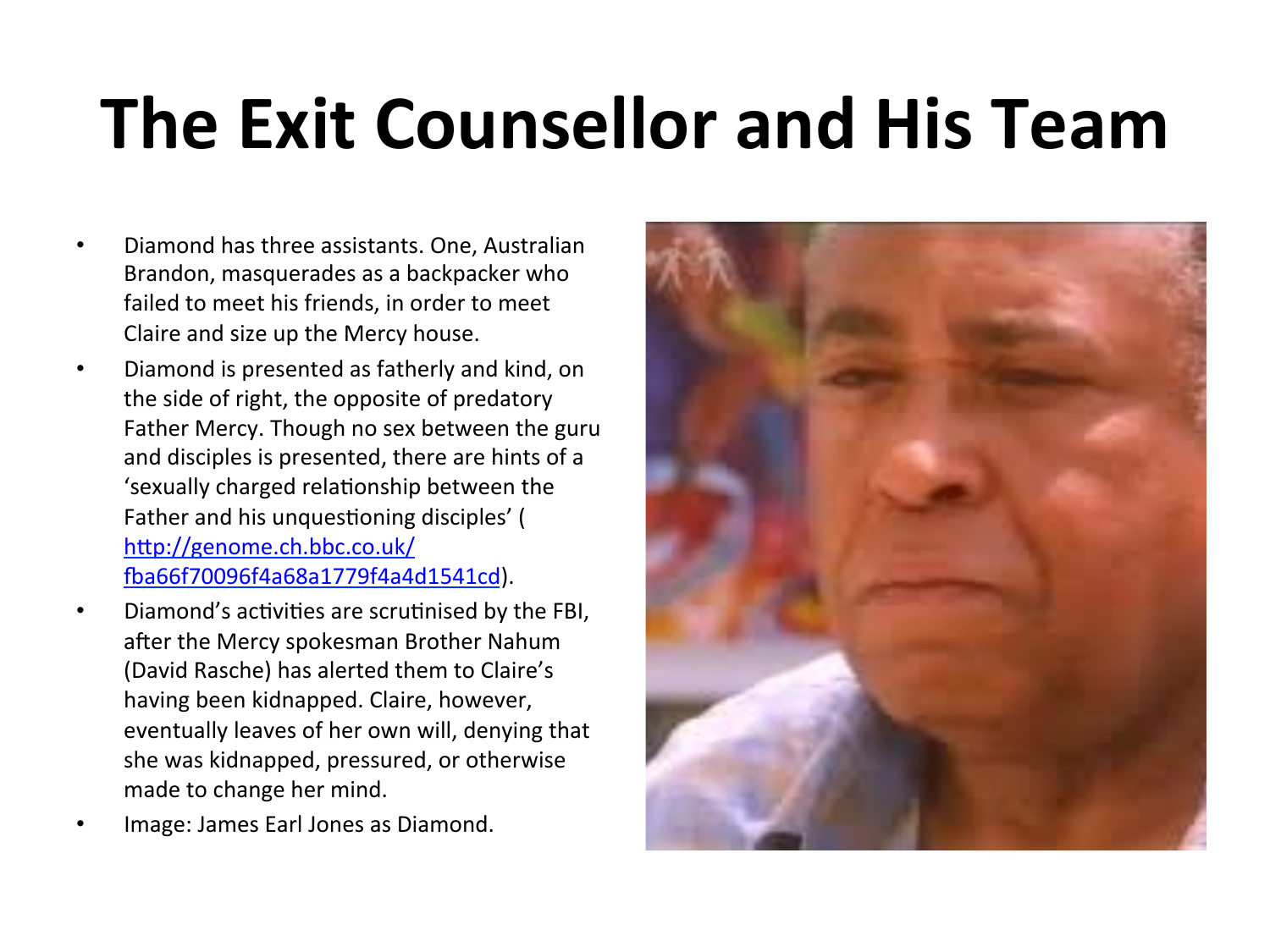### **Scholarly Tropes in Signs and Wonders**

- The Bainbridge and Stark (1979) model of 'entrepreneurial' cult formation is clear in the Mercy Mission, and it might be argued that both psychopathology (of Father Mercy) and subcultural evolution (the members) are also detectable.
- Richardson's (1993) examination of popular uses of the term 'cult' is also relevant. His call to abandon the term is important as the series perpetuates 'cult' stereotypes.
- George Chryssides' (2012) examination of Reverend Moon's 'unrecognized' charisma is also enlightening; Father Mercy, like Moon, is a charismatic leader, 'not someone merely with personal charm, but rather someone whose followers are persuaded that he has the specific personal characteristics that match his or her office' (p. 197).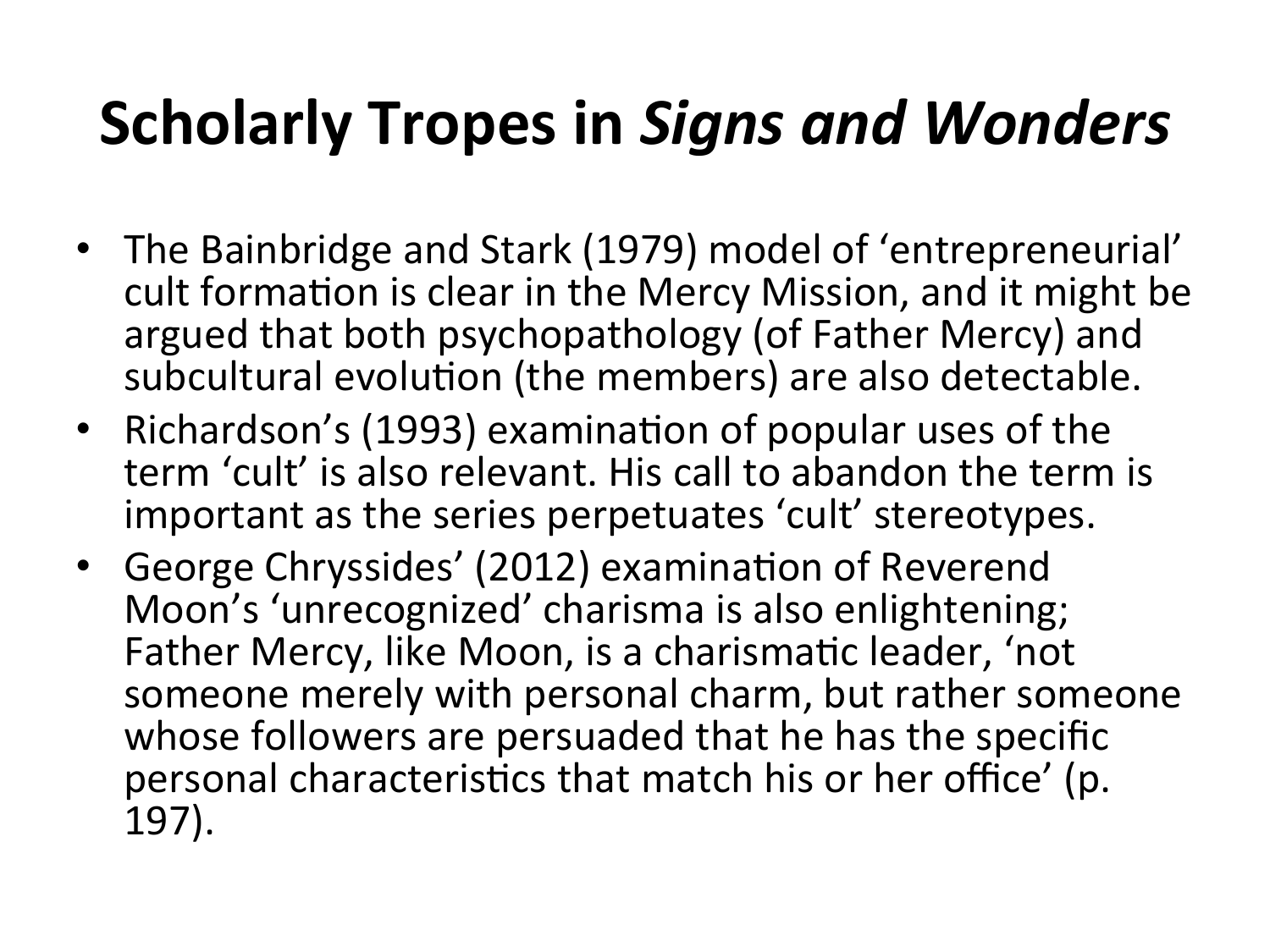#### **One Person's Cult/Sect Is Another's Religion 1**

• "Terms [like] 'sect' and 'destructive cult' I would call a social weapons to use against groups that you do not like. They are part of an effort to exert social control over unpopular groups or groups that someone in a position of power does not like. If you can 'successfully' label a group or organization as a 'sect' or 'cult' you have achieved power over them, the 'right' to exert social control over them and do terrible things to them. If person is a member of a regular religious organization that is accepted and as religious organization, they can exert their rights for religion  $-$  that is a human right – but you can say 'this is not a religion, that is a sect or cult', then it does not qualify for those protection[s] so you can do anything you want to  $-$  treat them badly, beat them up, or you can even kill them. And some people will think that's okay because they are member of this terrible groups." James T. Richardson (Foundation Professor of Sociology and Judicial Studies, University of Nevada, Reno) 15 June 2016.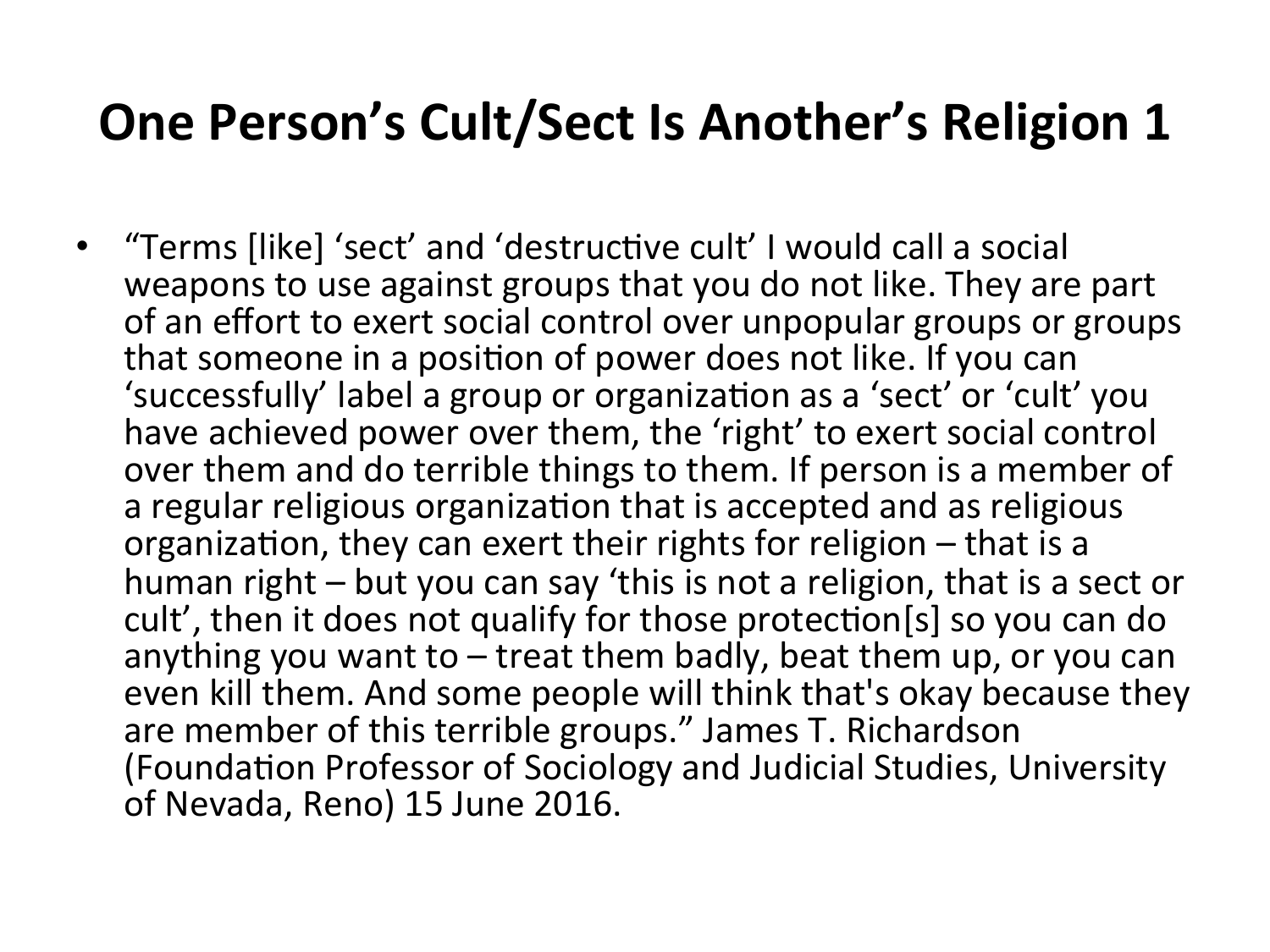#### **One Person's Cult/Sect Is Another's Religion 2**

- **IMDB User Reviews: 10/10. 'The story of my life, only worse,'** 8 September 2002, by Crispin (Portland, Oregon)
- 'This is a good story about cults, how they really are and what it it like to leave one, it is also the best role of james earl jones i think other than darth vader or thulsa doom. the story has particular significance for me as i left a cult type of thing right before i watched it on public broadcasting. *i* could relate, plus the lead actress whatever her name is way cool'.